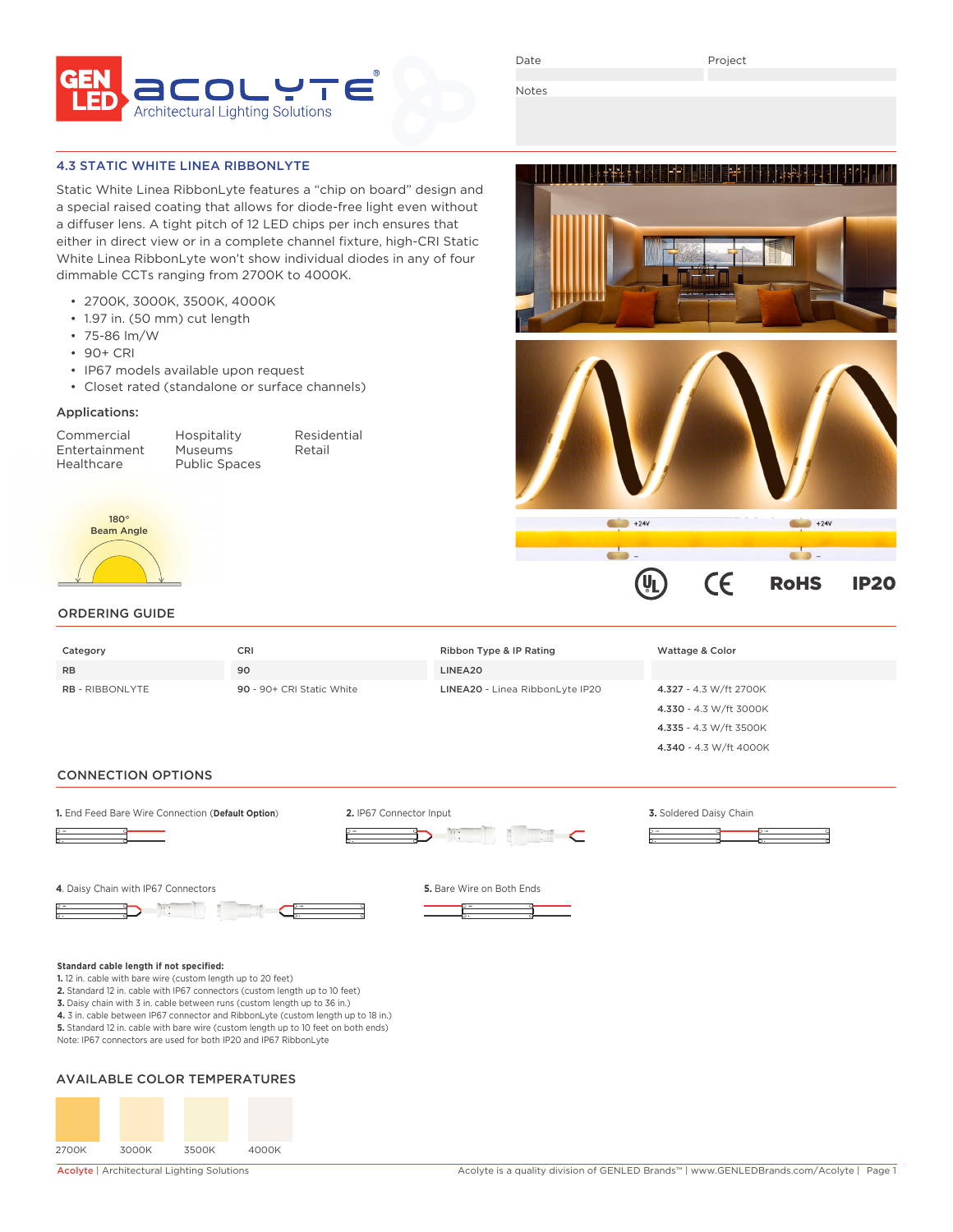

## SPECIFICATIONS / DIAGRAM / USAGE GUIDELINES

|                              | <b>4.3 STATIC WHITE LINEA RIBBONLYTE</b>                                                                                                 |                                      |                                    |                                    |  |
|------------------------------|------------------------------------------------------------------------------------------------------------------------------------------|--------------------------------------|------------------------------------|------------------------------------|--|
| <b>Operating Voltage</b>     | 24 <sub>V</sub>                                                                                                                          |                                      |                                    |                                    |  |
| <b>Power Consumption</b>     | 4.3 W/ft (14 W/m)                                                                                                                        |                                      |                                    |                                    |  |
| Current (mA) - 24V           | 179 mA/ft (588 mA/m)                                                                                                                     |                                      |                                    |                                    |  |
| <b>LED Pitch</b>             | 146 LEDs/ft (480 LEDs/m)                                                                                                                 |                                      |                                    |                                    |  |
| <b>Protection Rating</b>     | IP20 (IP67 models available upon request)                                                                                                |                                      |                                    |                                    |  |
| Dimming/Control              | MLV / 0-10 Volt / Lutron Hi-Lume 1% dimming & Hi-Lume Premier 0.1% L3D0 LED drivers / Lutron VIVE code compliance available / ELV / DALI |                                      |                                    |                                    |  |
| <b>Operating Temperature</b> | -40° F to 158° F (-40° C to 70° C)                                                                                                       |                                      |                                    |                                    |  |
| <b>Colors Temperatures</b>   | 2700K                                                                                                                                    | 3000K                                | 3500K                              | 4000K                              |  |
| Lumens                       | 323 lm/ft<br>$(1058 \, \text{Im/m})$                                                                                                     | 335 lm/ft<br>$(1100 \, \text{Im/m})$ | 370 lm/ft<br>$(1214 \text{ lm/m})$ | 370 lm/ft<br>$(1214 \text{ Im/m})$ |  |
| <b>LED Beam Angle</b>        | $180^\circ$                                                                                                                              |                                      |                                    |                                    |  |
| <b>Minimum Bend Diameter</b> | 1.97 in. (50 mm)                                                                                                                         |                                      |                                    |                                    |  |
| <b>Cuttable Length</b>       | 1.97 in. (50 mm)                                                                                                                         |                                      |                                    |                                    |  |
| CRI - All Color Temp.        | 90+ CRI                                                                                                                                  |                                      |                                    |                                    |  |
| Lumens/Watt                  | 75 lm/W                                                                                                                                  | 78 lm/W                              | 86 lm/W                            | 86 lm/W                            |  |
| Certifications               | UL. CE. RoHS<br>Suitable for use in closets, compliant with NFPA® 70, NEC® Section 410.16 (A)(3) and 410.16 (C)(5).                      |                                      |                                    |                                    |  |
| Warranty                     | 3 years                                                                                                                                  |                                      |                                    |                                    |  |

| <b>DIMENSIONS</b> | <b>Top View</b>                 | Side View | <b>Dimensions</b>          |
|-------------------|---------------------------------|-----------|----------------------------|
| $\circ$           | $+24V$                          |           | Width 0.39 in. (10 mm)     |
| $\sim$            | Ξ                               |           | Max Length 24.6 ft (7.5 m) |
| 으                 | CUTTABLE EVERY: 1.97 in (50 mm) |           | Height 0.09 in. (2.2 mm)   |

#### USAGE GUIDELINES

- IP67 Linea RibbonLyte are not field cuttable. All custom cuts and connections for these models must be performed at the factory to ensure waterproofing standards are met. Any modification of this on the field or by end user will result in a voided warranty.
- When installing this product take into account the surface temperature of the material this product is mounted to. Many building surfaces which are exposed to direct sunlight exceed the 70° C / 158° F maximum that our product is rated for. High risk locations like this should be avoided.
- Our IP67 can be used in wet, outdoor locations around swimming pools and spa tubs, but our products are not intended to be submerged in pools and fountains and do not carry UL676 certification to do so.
- Please refer to our RibbonLyte Proper Use Guide in our *Application Guide* for more information. Available for download at www.GENLEDBrands.com/Acolyte.
- Compatible with a wide variety of control products including the entire line of Lutron dimming systems.
- For use with Acolyte drivers, 0-10V dimming modules and interface controllers (DMXINF models).
- Use with non-Acolyte supplied Triac, MLV or ELV drivers is not supported or warrantied.
- Due to the nature of the product, RibbonLyte cuttable lengths are generally longer or shorter than the customer requested length. Unless specified, RibbonLyte is factory cut at the shorter cuttable point.
- We reserve the right to make changes to product lineup, specifications, design and finishes at any time without notice.

Acolyte does not warrant or represent that the information is free from errors or omission. The information may change without notice and Acolyte is not in any way liable for the accuracy of any information printed and stored or in any way interpreted or used.